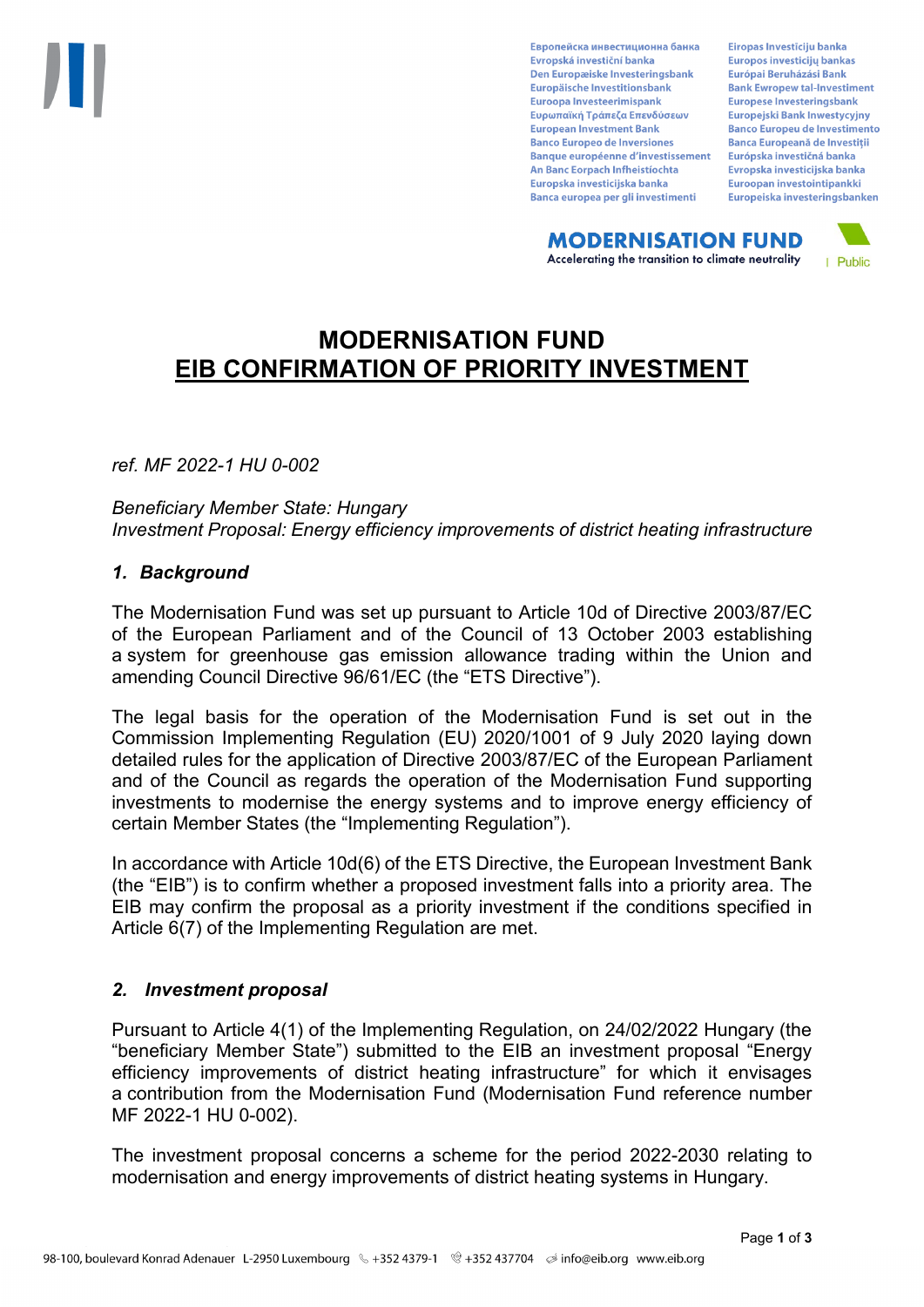

The beneficiary Member State has requested funding of EUR 22 857 143 for a disbursement under the proposed scheme.

The beneficiary Member State has indicated an expected Modernisation Fund funding for the investment proposal of EUR 114 285 714.

The main objective of the investment is to support the energy efficiency improvements in district heating and reduction of heat losses.

The scheme is aligned with the objectives of the National Energy and Climate Plan (NECP) for Hungary which comprises energy efficiency investments and growing use of renewable technologies in heating sector.

### *3. Compliance with the conditions for priority investment*

- a) The beneficiary Member State has demonstrated that the investment complies with the requirements laid down in Article 10d(1) of the ETS Directive as it supports the modernisation of the energy system and energy efficiency and it is in line with the objectives and measures set out in its NECP.
- b) According to the information provided by the beneficiary Member State and pursuant to Article 10d(2) Directive 2003/87/EC, the investment is considered as a priority investment as it falls under the priority area ""modernisation of energy networks".
- c) The beneficiary Member State has sufficient funds available for the requested disbursement according to the statement of the available funds referred to in Article 5(1) of the Implementing Regulation and after deduction of any amounts to be disbursed for investments already confirmed in accordance with Article 6(9) of the Implementing Regulation.
- d) The beneficiary Member State has provided evidence that the measures under the investment proposal:
	- a. have either obtained State aid clearance in accordance with the Commission Decision C(2020) 3951, ref. State Aid SA.57468, SA.58312 and SA.62449; or
	- b. are exempted from the State aid notification in accordance with Commission Regulation (EU) No 651/2014 of 17 June 2014 declaring certain categories of aid compatible with the internal market in application of Articles 107 and 108 of the Treaty on the Functioning of the European Union.
- e) The beneficiary Member State has confirmed in writing that the investment complies with any other applicable requirements of Union and national law.
- f) According to the information provided by the beneficiary Member State, the amounts requested from the Modernisation Fund are not intended to cover the same costs of the investment as those financed by another Union or national instrument.